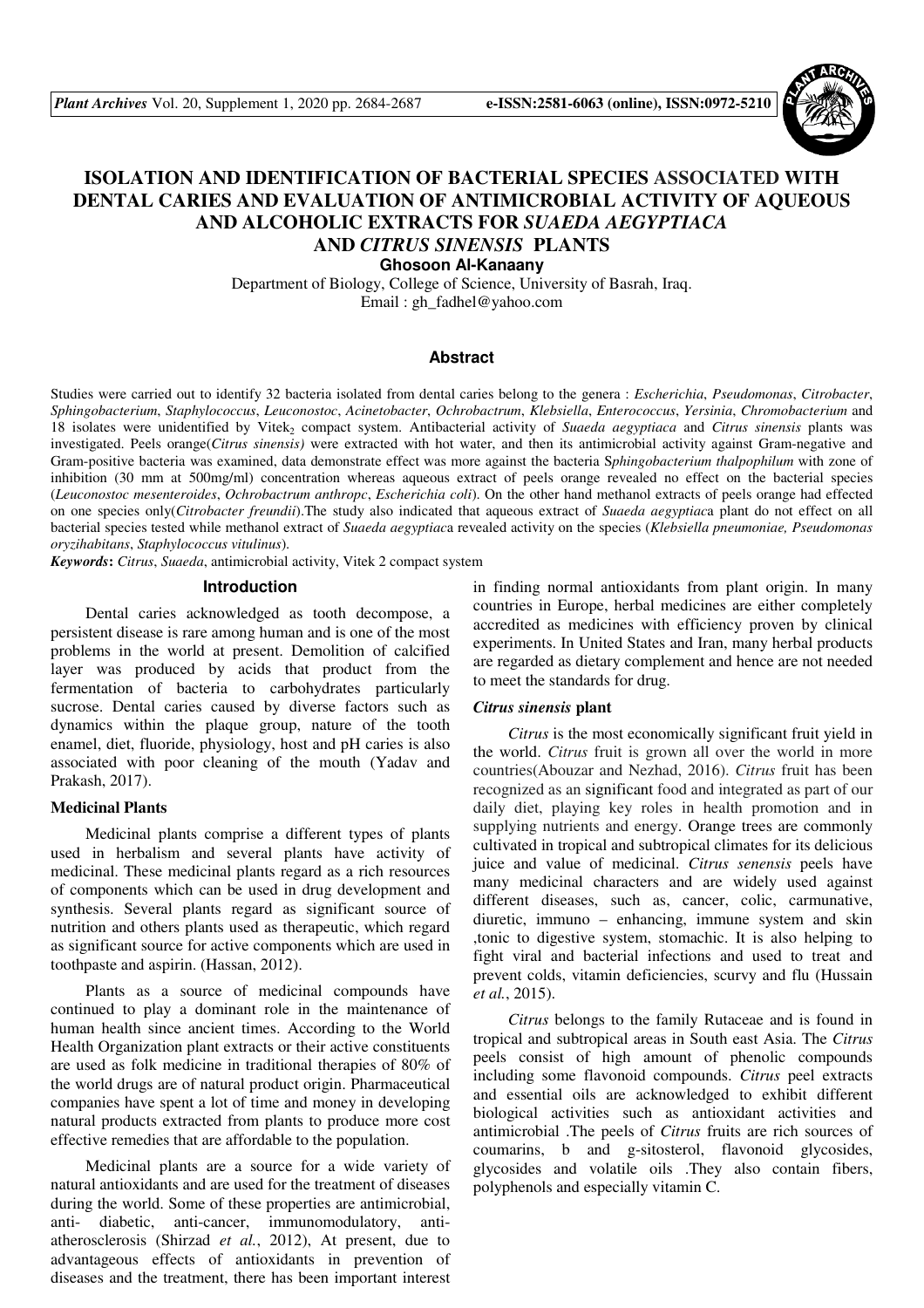### **Taxonomy of** *Citrus sinensis*

| Eukarya       |
|---------------|
| Plantae       |
| Magnoliophyta |
| Magnoliopsida |
| Sapindales    |
| Rutaceae      |
| Citrus        |
| sinensis      |
|               |

### *Suaeda aegyptiaca* **plant**

This herb is widespread in Europe, Canary Islands, Mediterranean region, Australia, Asia, Argentina, northeast coast of North America. Many of which are adapted to live in saline soil and live in salt marches or arid saline soil.

The species distributed throughout Arabia in saline habitats especially on coasts and it is grow in rather different plant communities and even as weed in irrigated gardens and fields (Waisel, 1994).

# **Taxonomy of** *Suaeda aegyptiaca* **:**

| Domain         | Eukaryota      |
|----------------|----------------|
| Kingdom        | Plantae        |
| Phylum         | Tracheophta    |
| Order          | Caryophylleles |
| Family         | Chenopodiaceae |
| Genus          | Suaeda         |
| <b>Species</b> | aegyptiaca     |
|                |                |

The present study aims at isolation, characterization of bacterial species are associated with dental caries and evaluates antimicrobial activity of peels *Citrus sinensi*s and *Suaeda aegyptiac*a plants extraction.

# **Materials and methods Collection of samples**

60 samples were collected from patients (for both sexes females and males with different ages)suffering from dental caries from Al-Basrah general hospital by using sterile cotton swabs and dissolved into 2ml brain heart infusion broth media after then transported to the lab and incubated at 37°C for 48 hrs.

# **Collection of plants**

*Suaeda aegyptiaca* plant samples were collected from garden College of Science, University of Basrah and peels of *Citrus sinensis* collected from local markets in Basrah province. Aerial parts of this plant were cleaned with running water after then with sterile distilled water, and air dried at room temperature (25°C) for three days, then samples were grounded into powder by electrical sterilized mixer grinder. The powdered parts were kept in plastic bags at 4°C until use*.* 

# **Identification of bacterial isolates**

All the isolates were inoculated on nutrient, MacConkey and blood agar plates. The streaked plates were incubated at 37°C for 24 hours. Identification of isolates were done based on colony morphology later Gram stained. Identification with the Vitek-2 system was performed with ID-GN, ID-GP cards, according to the manufacturer's instructions.

## **Preparation of plants extracts**

Water extract of plant was prepared by weighting 20g of plant powder in conical flask, and 400 ml of distilled water was added then mixed with hot plate and magnetic stirrer for six hours. The mixture was filtered through filter paper (Wattman No. 1) and the filtered extract was concentrated with rotary evaporator, then the aqueous extract left at room temperature to remove any excess water.

Methanolic extract of plant was prepared by weighting 20g of plant powder was mixed with 400ml of methanol by successive continuous hot percolation using Soxhlet extractor for 8 hours at 60ºC. The solution was evaporated to dryness in a rotary evaporator (Farjana *et al.*, 2014).

## **Antimicrobial activities assays**

The antibacterial activities of the plants extracts were evaluated by agar well diffusion method. Tested bacterial genera were grown in nutrient broth to agree with (0.5) McFarland standards to be inoculated on Muller-Hinton agar plate by sterile cotton swabs. The plates were dried for (15- 20 min) After inoculation, and the wells were perforated using sterile cork borers. Once wells were formed, they were filled with 100 µl of each plant extract (methanol, water) that dissolved in dimethyl sulphoxide (DMSO), where each plant extract was prepared with different concentrations (100, 200, 300, 400, 500) mg/ml. The plates were incubated for37°C at 24 hours to allow plants extracts to diffuse through the agar media to form zones of inhibition. The diameters of the zone of inhibition for different plants extracts against different bacteria were measured in millimeter. An agar well (6 mm) showing no zone of inhibition was considered as no antimicrobial activity. All experiments were done in triplicate and the mean values were used (Farjana *et al.*, 2014).

# **Results**

# **Identification of bacterial isolates**

Among 60 clinical samples were collected from patients suffering from dental caries from Al-Basrah general hospital in Basrah province,50 isolates characterized by using conventional methods, whereas the isolates exhibited differential hemolysis pattern on blood agar and some of isolates ferment lactose when grown on MacConkey media.

The results showed some isolates were Gram negative and other isolates were Gram positive when stained with Gram stain. The identification results with Vitek<sub>2</sub> compact system were grouped in Table 1. Among 50 bacterial isolates, 32 isolates identified to genera *(Escherichia*, *Pseudomonas*, *Citrobacter*, *Sphingobacterium*, *Staphylococcus*, *Leuconostoc*, *Acinetobacter*, *Ochrobactrum*, *Klebsiella*, *Enterococcus*, *Yersinia*, *Chromobacterium*), 18 isola tes were non identified. The results demonstrated that the bacteria isolates characterized at species level by Vitek $_2$ compact system was divided into four groups based upon the probability of accurate identification as follows:14 isolates with probability of accurate identification (96-99%), 9 isolates with  $(93 - 95\%)$ , b6 isolates with good $(89 - 92\%)$ , 3 isolates with (85-88%) .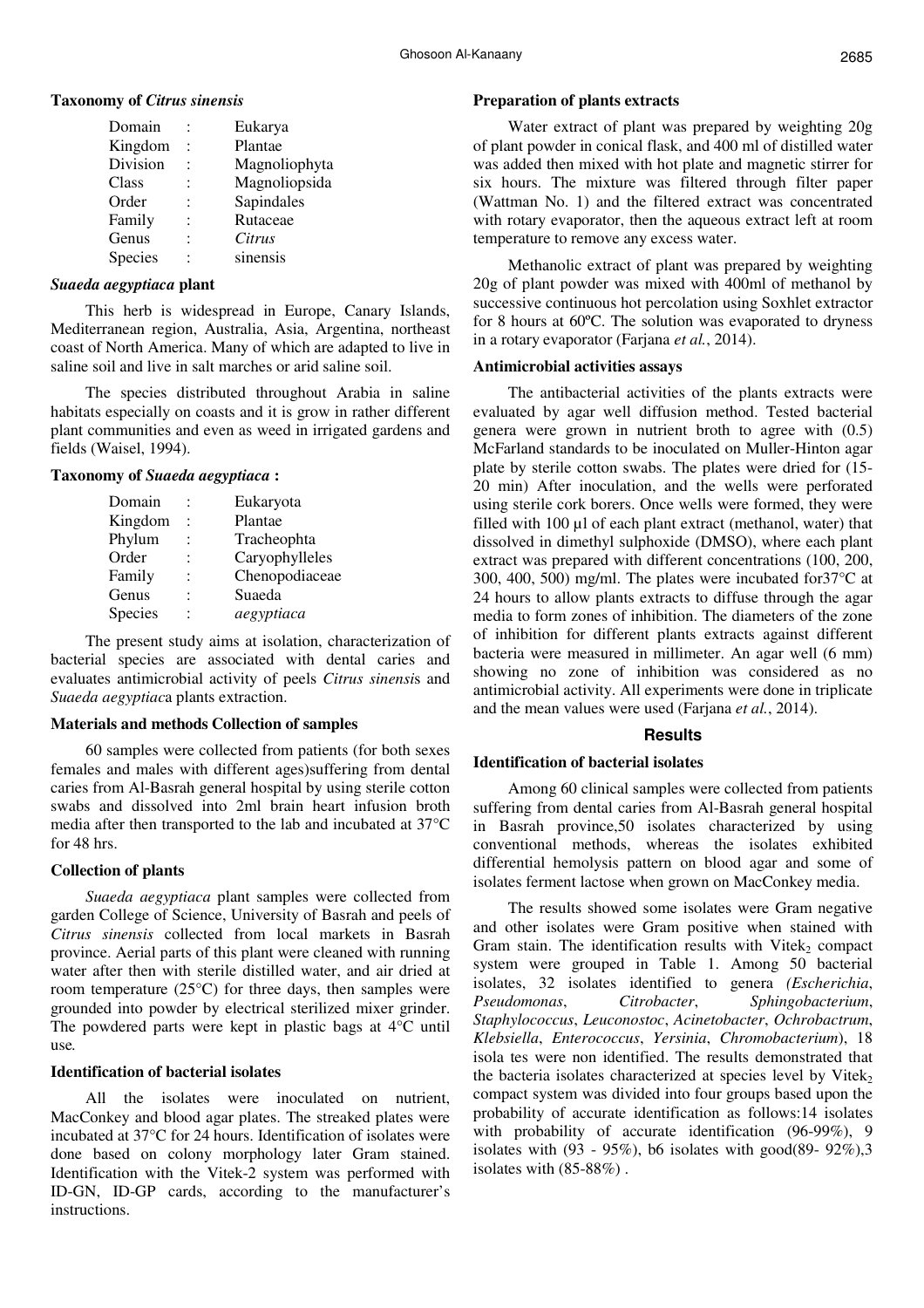**Table 1:** Bacterial species identified by Vitek 2 compact system

| No. Isolate | <b>Bacterial species</b>        | <b>Numbers</b> |  |  |
|-------------|---------------------------------|----------------|--|--|
|             | Escherichia coli                | 8              |  |  |
| 2           | Pseudomonas oryzihabitans       | 4              |  |  |
| 3           | Citrobacter freundii            | $\overline{2}$ |  |  |
| 4           | Sphingobacterium Thalpophilum   | $\mathfrak{D}$ |  |  |
| 5           | Staphylococcus lentus           | $\overline{2}$ |  |  |
| 6           | Staphylococcus vitulinus        | $\overline{2}$ |  |  |
|             | Staphylococcus auricularis      | $\mathfrak{D}$ |  |  |
| 8           | Staphylococcus haemolyticus     |                |  |  |
| 9           | Leuconostoc mesenteroides       | $\mathfrak{D}$ |  |  |
| 10          | Acinetobacter baumannii complex | $\mathfrak{D}$ |  |  |
| 11          | Ochrobactrum anthropic          |                |  |  |
| 12          | Klebsiella pneumoniae           |                |  |  |
| 13          | Enterococcus faecium            |                |  |  |
| 14          | Yersinia ruckeri                |                |  |  |
| 15          | Chromobacterium violaceum       |                |  |  |

## **Antibacterial activity of aqueous and methanolic extracts of** *Suaeda aegyptiaca* **and** *Citrus sinensis* **plants on some bacterial species.**

The present study showed the antimicrobial activity of peels oranges plant aqueous extract against some of bacterial isolates which obtained from dental caries for both Gram positive and Gram negative bacteria, whereas S*phingobacterium thalpophilum* had the highest microbial sensitivity (zone of inhibition 30 mm with concentration 500 mg/ml of peels oranges aqueous extract) and this inhibitory effect increased with increasing aqueous extract concentration, Fig. 1. Aqueous extract of peels oranges revealed different inhibition zones against other bacterial isolates and this study demonstrated that this aqueous extract do not revealed any effect on the isolates (*Leuconostoc mesenteroides*, *Ochrobactrum anthropic*, *Escherichia coli*). methanol extracts of peels oranges effected on one isolate only (*Citrobacter freundii*) and do not effect on the other bacterial isolates as show in Table 2, Fig. 2.

The results showed that aqueous extract of *Suaeda aegyptiaca* plant do not effect on all bacterial isolates tested while methanol extract of *Suaeda aegyptiaca* revealed activity on the isolates (*Klebsiella pneumoniae, Pseudomonas oryzihabitans*, *Staphylococcus vitulinus)* with different inhibition zones whereas *Klebsiella pneumoniae*  had the highest inhibition zone 15mm in 500mg/ml concentration as show in Table 3, Fig. 3.

**Table 2:** Inhibition zone dimeter (mm) of aqueous and methanol extracts of *Citrus sinensis* plants against some bacterial species

|                                  | $100$ mg/ml |                | $200$ mg/ml    |                | 300mg/ml       |                | 400mg/ml       |          | 500mg/ml       |              |
|----------------------------------|-------------|----------------|----------------|----------------|----------------|----------------|----------------|----------|----------------|--------------|
| <b>Bact-</b><br>erial<br>species | aqueous     | methanol       | aqueous        | methanol       | Aqueous        | methanol       | aqueous        | methanol | aqueous        | methano      |
| Α                                | $\theta$    | $\theta$       |                | $\overline{0}$ | 8              | 0              | 9              | 0        | 14             | $\bf{0}$     |
| B                                | $\theta$    | $\bf{0}$       | 9              | $\mathbf{0}$   | 9              | $\theta$       | 10             | $\theta$ | 10             | $\mathbf{0}$ |
| C                                | 11          | $\theta$       | 15             | $\overline{0}$ | 20             | 0              | 28             | 0        | 30             | $\bf{0}$     |
| D                                | 10          | $\theta$       | 11             | $\theta$       | 15             | $\overline{0}$ | 15             | $\theta$ | 20             | $\mathbf{0}$ |
| E                                | 7           | $\Omega$       | 7              | $\theta$       | 10             | 0              | 11             | 0        | 12             | $\bf{0}$     |
| F                                | $\Omega$    | $\overline{0}$ | $\overline{0}$ | 13             | $\overline{0}$ | 20             | $\overline{0}$ | 20       | $\overline{0}$ | 22           |
| G                                | $\theta$    | $\Omega$       | $\theta$       | $\theta$       | 0              | 0              | $\overline{0}$ | 0        | $\Omega$       | $\bf{0}$     |
| H                                | $\theta$    | $\theta$       | $\overline{0}$ | $\overline{0}$ | $\Omega$       | $\theta$       | $\theta$       | $\Omega$ | $\Omega$       | $\mathbf{0}$ |
| T                                | $\theta$    | $\theta$       | 8              | $\theta$       | 8              | 0              | 10             | 0        | 14             | $\bf{0}$     |
|                                  | $\Omega$    | $\Omega$       | $\overline{0}$ | $\theta$       | $\Omega$       | $\overline{0}$ | $\overline{0}$ | $\Omega$ | $\Omega$       | $\mathbf{0}$ |

**Table 3 :**Inhibition zone dimeter(mm) of aqueous and methanol extracts of *Suaeda aegyptiaca* plants against some bacterial species

|                           | 100mg/ml |          | $200$ mg/ml    |          | 300mg/ml |                |                |          | 400mg/ml 500mg/ml |          |
|---------------------------|----------|----------|----------------|----------|----------|----------------|----------------|----------|-------------------|----------|
| Bac-<br>terial<br>species | aqueous  | methanol | aqueous        | Methanol | aqueous  | methanol       | aqueous        | methanol | aqueous           | methanol |
| А                         | 0        | 0        | 0              | 0        | 0        | 11             | $\overline{0}$ | 12       | 0                 | 12       |
| B                         | $\theta$ | 10       | $\theta$       | 10       | $\Omega$ | 10             | $\theta$       | 10       | $\theta$          | 11       |
| $\overline{C}$            | $\theta$ | 0        | 0              | 0        | 0        | 0              | $\overline{0}$ | 0        | 0                 | 0        |
| D                         | $\theta$ | $\theta$ | $\theta$       | 10       | $\theta$ | 11             | $\theta$       | 15       | $\theta$          | 15       |
| E                         | $\theta$ | 0        | $\overline{0}$ | 0        | $\theta$ | $\theta$       | $\overline{0}$ | 0        | $\theta$          | 0        |
| $\mathbf{F}$              | $\theta$ | $\theta$ | $\theta$       | $\theta$ | $\theta$ | $\theta$       | $\theta$       | $\theta$ | $\theta$          | $\bf{0}$ |
| G                         | $\theta$ | 0        | $\overline{0}$ | 0        | $\theta$ | 0              | $\overline{0}$ | 0        | $\theta$          | 0        |
| H                         | $\theta$ | 0        | $\theta$       | 0        | $\Omega$ | $\theta$       | $\overline{0}$ | 0        | $\theta$          | $\bf{0}$ |
| Ī                         | 0        | $\theta$ | $\theta$       | 0        | 0        | $\theta$       | $\overline{0}$ | 0        | 0                 | 0        |
| J                         | $\theta$ | 0        | $\overline{0}$ | $\Omega$ | $\Omega$ | $\overline{0}$ | $\overline{0}$ | 0        | $\theta$          | $\bf{0}$ |

A=*Pseudomonas oryzihabitans*, B= *Staphylococcus vitulinus*, C= *Sphingobacterium Thalpophilum*, D= *Klebsiella pneumoniae, E= Enterococcus faecium, F= Citrobacter freundii*, G= *Leuconostoc mesenteroides*, H= *Ochrobactrum anthropic*, I= *Chromobacterium violaceum*, J=*Escherichia coli* 



**Fig. 1:** Effect of aqueous extract of *Citrus sinensis* plant on *A:* Sphingobacterium Thalpophilum*, B:* Pseudomonas oryzihabitans



 **Fig. 2:** Effect of methanol extract of *Citrus sinensis* plant on *C:* Citrobacter freundii